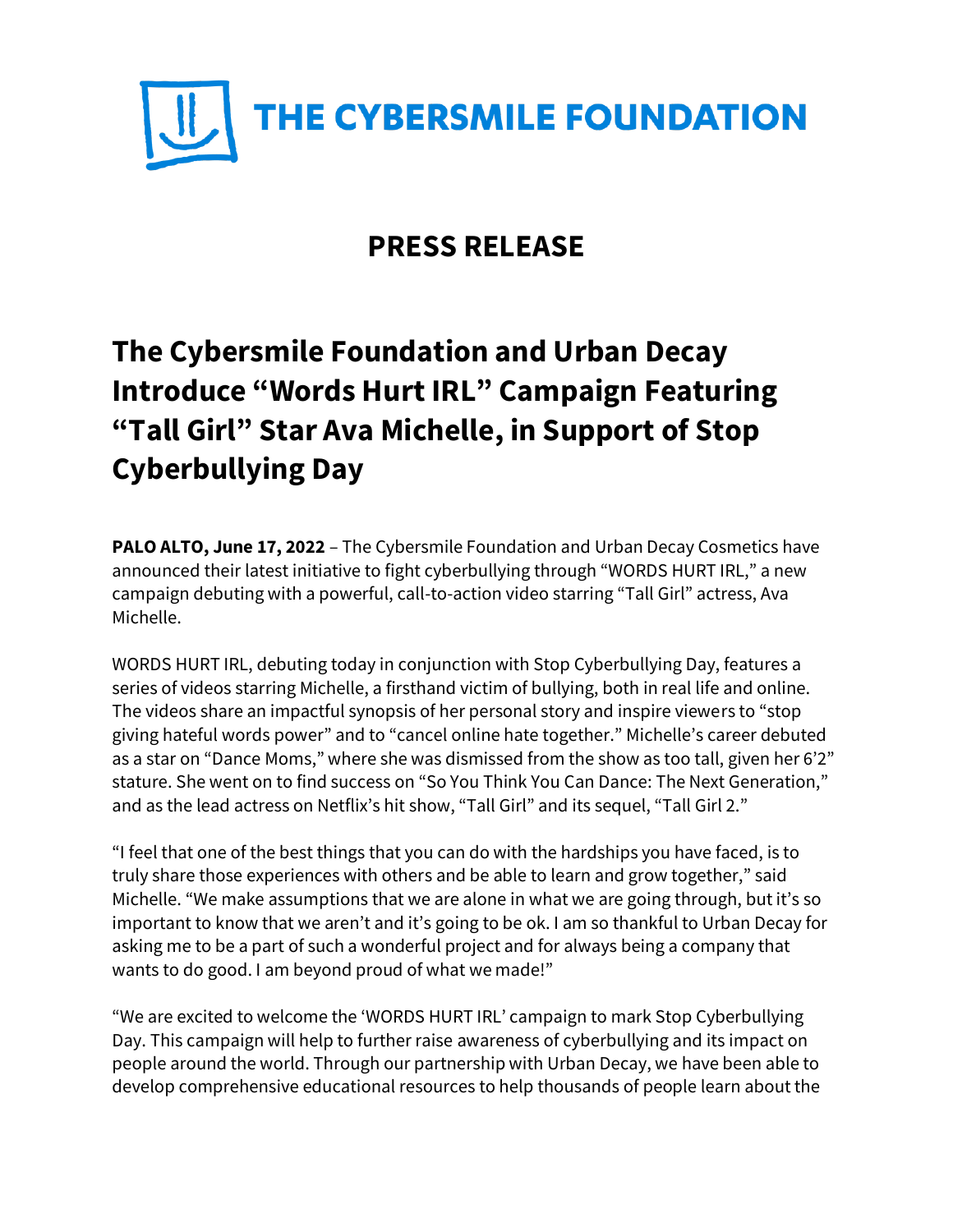impact of cyberbullying, and are grateful to Ava for sharing her personal story, having been affected by online abuse firsthand," said Dan Raisbeck, Co-Founder of The Cybersmile Foundation.

WORDS HURT IRL is the newest element in Urban Decay and Cybersmile's ongoing pledge to champion a call-to-action denouncing cyberbullying, one of the most destructive forms of mental health abuse plaguing the world today, with more than 50% of young adults personally subjected to harassing behavior online. In 2021, Urban Decay committed to a multi-faceted campaign against cyberbullying, initiating a three-year partnership with The Cybersmile Foundation. Given Urban Decay's formative stance as a leading digital marketer in the beauty industry, the allegiance to fight cyberbullying was a natural one, designed to ensure the brand's online community – and beyond - is always a welcoming, inclusive and safe space.

Urban Decay's collaboration with The Cybersmile Foundation was designed to develop education and support resources for important issues associated with cyberbullying and mental health. The first element premiered in February 2022 with six interactive Urban Decay x Cybersmile Education Modules and an accompanying digital changemaker toolkit, available for free to users of all ages. With the goal of reaching 500,000 people online, this education walks users through simple, impactful materials on everything from "Allyship on Social Media" to "Dealing With Online Bullying" to "Becoming a Changemaker." The entire program can be found a[t https://www.cybersmileeducation.org/urbandecay](https://cybersmileeducation.org/urbandecay/) and in the resources section of The Cybersmile Foundation website. The partnership also features a three-part \$300,000 donation from Urban Decay to The Cybersmile Foundation, to be used towards furthering its work and efforts in the fight against cyberbullying.

#### **ABOUT URBAN DECAY COSMETICS**

Urban Decay Cosmetics appeals to those who relish their individuality and embrace what makes them different. We have challenged the industry's definition of beauty since 1996, when we disrupted the sea of pink dominating makeup counters everywhere. Badass crueltyfree, high-performance makeup. Reinvention over perfection. Inspiration without replication. Kindness over cruelty. Unsubscribe from beauty telling you to be pretty. Be whatever you want to be. For more information, visi[t urbandecay.com](https://www.urbandecay.com/) or follow [@urbandecaycosmetics.](https://www.instagram.com/urbandecaycosmetics/)

#### **ABOUT THE CYBERSMILE FOUNDATION**

The Cybersmile Foundation is a multi-award-winning nonprofit organization committed to digital wellbeing and tackling all forms of bullying and abuse online. We work to promote kindness, diversity and inclusion by building a safer, more positive digital community. Through education, research, awareness campaigns and the promotion of positive digital